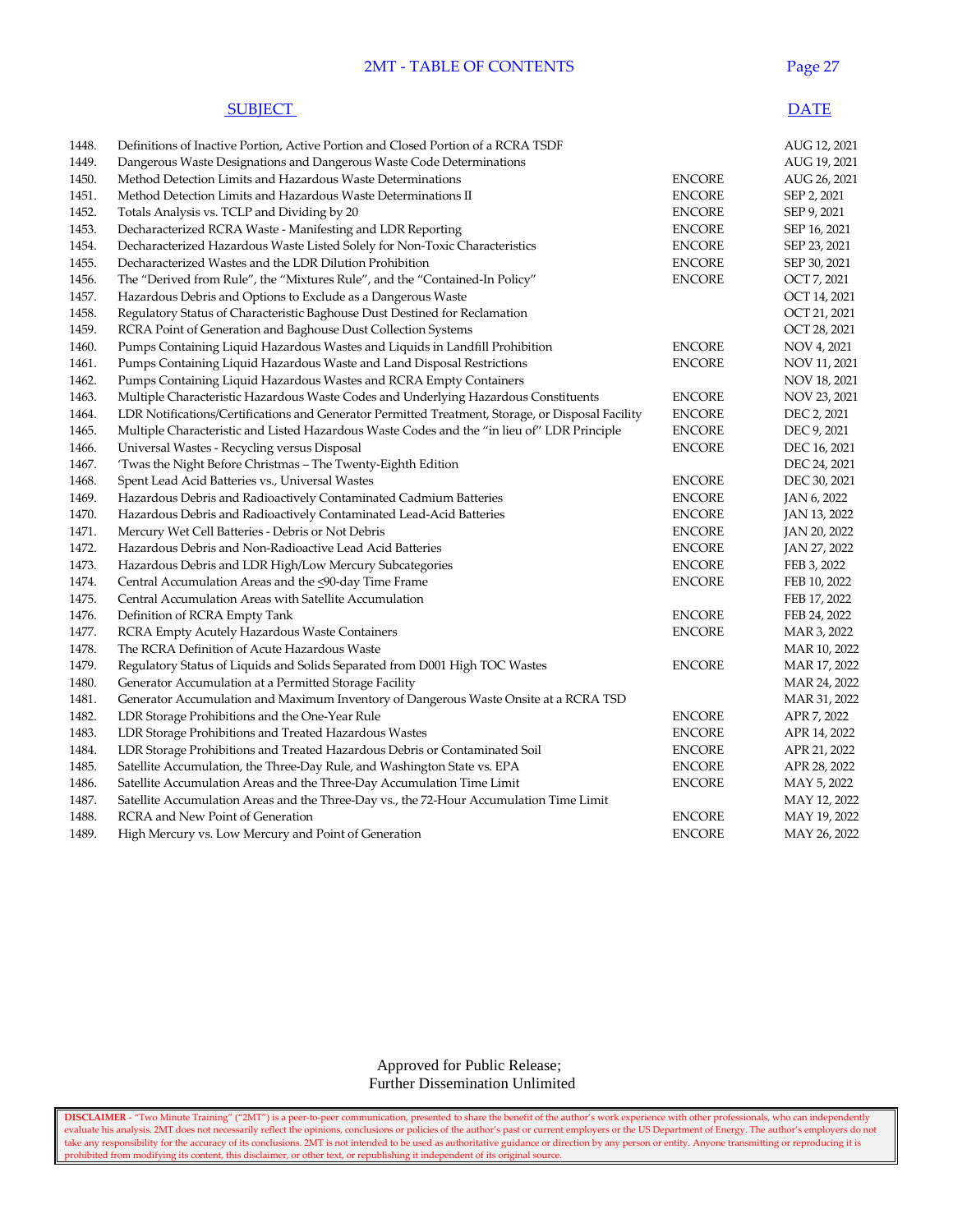# **TWO MINUTE TRAINING**

## **TO:** *CENTRAL PLATEAU CLEANUP COMPANY*

**FROM:** *PAUL W. MARTIN, RCRA Subject Matter Expert CPCCo Environmental Protection, Hanford, WA*

## **SUBJECT:** *HIGH MERCURY VS. LOW MERCURY AND POINT OF GENERATION*

## **DATE:** *MAY 26, 2022*

| <b>CPCCo Projects</b>   | <b>CPCCo Functionals</b> | <b>HMIS</b>         | <b>Hanford</b>           | <b>Other Hanford</b>  | <b>Other Hanford</b> |
|-------------------------|--------------------------|---------------------|--------------------------|-----------------------|----------------------|
|                         |                          |                     | <b>Laboratories</b>      | <b>Contractors</b>    | <b>Contractors</b>   |
| Tania Bates             | <b>Jeff Bramson</b>      | Morgan Baker        |                          |                       |                      |
| Theresa Boles           | <b>Bob Bullock</b>       | <b>Brett Barnes</b> | Dean Baker               | <b>Bill Bachmann</b>  | Dan Saueressig       |
| <b>Justin Bolles</b>    | Frank Carleo             | Mike Demiter        | Linda Conlin             | <b>Scott Baker</b>    | Lana Strickling      |
| <b>James Brack</b>      | <b>Bob Cathel</b>        | Kip George          | Garrett Knutson          | Michael Carlson       | <b>Joelle Moss</b>   |
| <b>Rene Catlow</b>      | Danielle Collins         | Jerry Cammann       | Eric Van Mason           | Paul Crane            | Greg Varljen         |
| Peter Ceton             | <b>Stacy Cutter</b>      | Kelly Elsethagen    |                          | Tina Crane            | Julie Waddoups       |
| Richard Clinton         | <b>Jeanne Elkins</b>     | Garin Erickson      | <b>DOE RL, ORP, WIPP</b> | Ron Del Mar           | Jay Warwick          |
| Patty Drago             | <b>Ionathan Fullmer</b>  | Katie Hall          |                          | John Dorian           | Ted Wooley           |
| Paul Fernandez          | Randal Fox               | Dashia Vander Sys   | Duane Carter             | Mark Ellefson         |                      |
| Ryan Fisher             | <b>Bailey Hardy</b>      | Mark Kamberg        | Ingrid Colton            | Darrin Faulk          |                      |
| <b>Andrew Getz</b>      | Sarah Horn               | <b>Ion McKibben</b> | Tony McKarns             | <b>James Hamilton</b> |                      |
| Cory Grabeel            | John Hultman             | Saul Martinez       | Robin Varljen            | Leah Hare             |                      |
| Lawanda Grow            | Julie Johanson           | Matt Mills          | Allison Wright           | Andy Hobbs            |                      |
| Char Hall               | Mitch Marrott            | Carly Nelson        |                          | Stephanie Johansen    |                      |
| Stuart Hildreth         | Morgan Matson            | Eric Pennala        |                          | Ryan Johnson          |                      |
| Aprill Jivelekas        | Stewart McMahand         | Jon Perry           |                          | Megan Lerchen         |                      |
| Sasa Kosjerina          | Carlie Michaelis         | Dave Richards       |                          | Mike Lowery           |                      |
| William Krueger         | <b>Brian Mitcheltree</b> | Christina Robison   |                          | Michael Madison       |                      |
| Richard Lipinski        | Anthony Nagel            | Christian Seavoy    |                          | Terri Mars            |                      |
| <b>Stuart Mortensen</b> | Chris Plager             | David Shaw          |                          | Cary Martin           |                      |
| <b>Edward Myers</b>     | Linda Petersen           | John Skoglie        |                          | <b>Steve Metzger</b>  |                      |
| <b>Trey Reppe</b>       | <b>Brent Porter</b>      | Greg Sullivan       |                          | Tony Miskho           |                      |
| Melissa Sahm-dame       | Sean Sexton              |                     |                          | Tom Moon              |                      |
| Seth Slater             | Dave Shea                |                     |                          | Chuck Mulkey          |                      |
| Phil Sheely             | Deborah Singleton        |                     |                          | Michelle Oates        |                      |
| Kat Thompson            | Dale Snyder              |                     |                          | <b>Kirk Peterson</b>  |                      |
| <b>Jeff Westcott</b>    | Dave St. John            |                     |                          |                       |                      |
| Richard Willson         | <b>Britt Wilkins</b>     |                     |                          |                       |                      |
| Nick Wood               | <b>Jennifer Williams</b> |                     |                          |                       |                      |
| Jon Wright              |                          |                     |                          |                       |                      |
|                         |                          |                     |                          |                       |                      |
|                         |                          |                     |                          |                       |                      |

 Approved for Public Release; Further Dissemination Unlimited

**DISCLAIMER** - "Two Minute Training" ("2MT") is a peer-to-peer communication, presented to share the benefit of the author's work experience with other professionals, who can independently evaluate his analysis. 2MT does not necessarily reflect the opinions, conclusions or policies of the author's past or current employers or the US Department of Energy. The author's employers do not take any responsibility for the accuracy of its conclusions. 2MT is not intended to be used as authoritative guidance or direction by any person or entity. Anyone transmitting or reproducing it is prohibited from modifying its content, this disclaimer, or other text, or republishing it independent of its original source.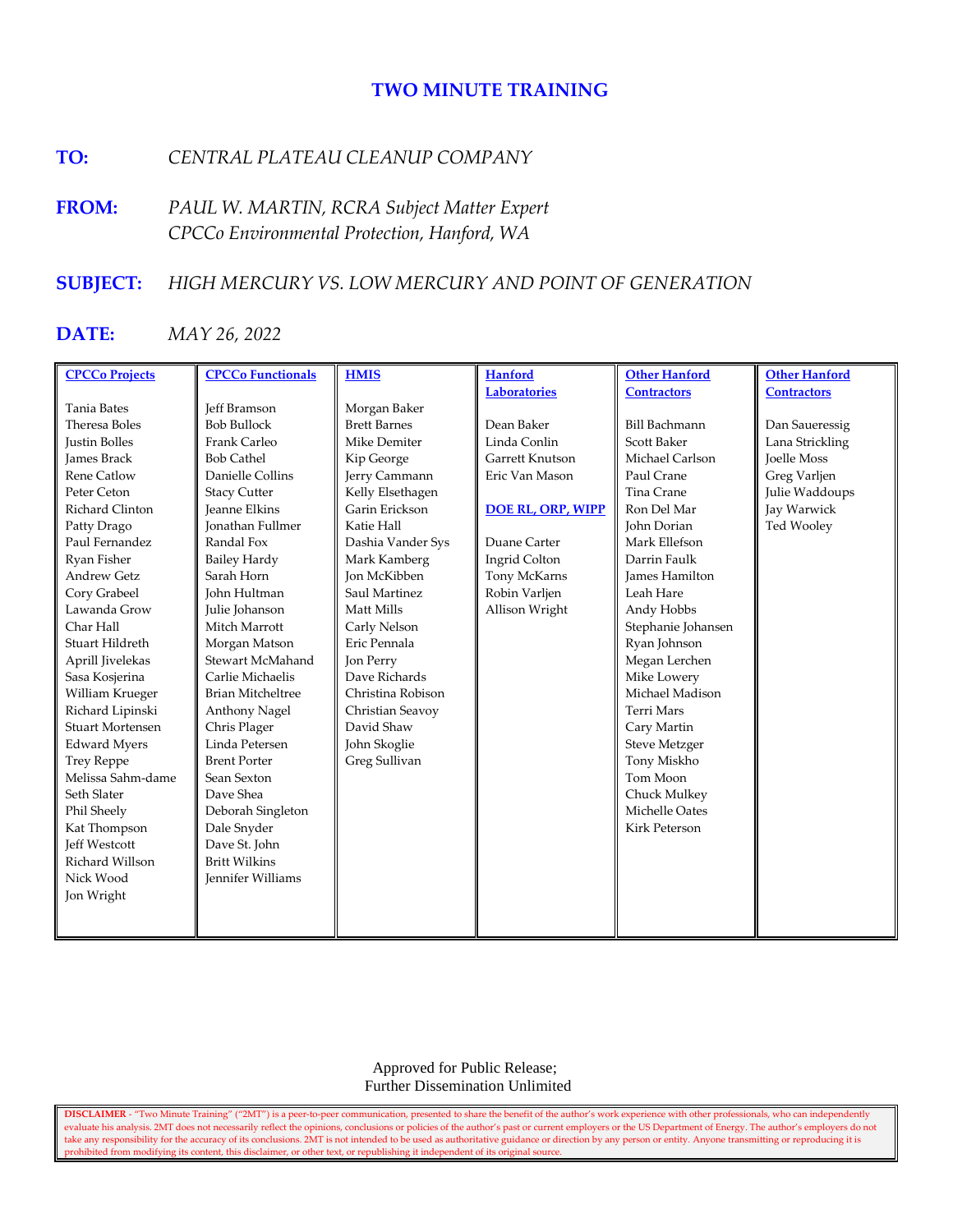## **TWO MINUTE TRAINING**

## **SUBJECT:** High Mercury vs. Low Mercury and Point of Generation

- **Q:** A customer generates an acidic, organic mercury waste with the RCRA hazardous waste codes of D002 and D009. Per the land disposal restrictions (LDR) at  $40$  CFR 268 the waste is a nonwastewater in the organic, high mercury subcategory  $(\geq 260 \text{ ppm})$ , which requires LDR treatment via incineration (IMERC) or thermal recovery of mercury (RMERC). The waste also has a D002 component that requires LDR treatment via deactivation (DEACT). The customer first treats the waste to remove the D002 corrosive characteristic and as a result of this treatment, the mercury content in the waste decreases to <260 ppm, which equates to the D009 low mercury subcategory. D009 low mercury waste requires LDR treatment via any method other than dilution to the performance-based standard of 0.025 ppm TCLP for mercury. Can this partially treated waste be managed as D009 low mercury waste and treated to 0.025 ppm TCLP - a less costly treatment standard - as opposed to the more costly incineration or thermal recovery treatment standards?
- A: Per an [October 2000 RCRA Hotline Monthly Report,](https://rcrapublic.epa.gov/rcraonline/details.xhtml?rcra=14513) EPA's response to a similar question was :

 *"In this case, the treatment standard for the high-mercury subcategory that applied at the point of generation must be met at the point of disposal, regardless of the reduction of mercury content in the waste during treatment for another hazardous constituent. The generator of a waste must determine at the point of generation all applicable waste codes and treatment standards subcategories. These determinations apply throughout the life of the waste. All applicable waste codes must be determined at the point of generation so as to prevent the generator from diluting the waste to circumvent an applicable treatment standard".*

 Therefore, the LDR subcategory of D009 high mercury that applied at the initial point of generation, continues to apply following the treatment of the D002 corrosive characteristic, i.e., this partially treated waste must be treated via IMERC or RMERC. If the waste was managed per the low mercury subcategory treatment standard, impermissible dilution and circumvention of the applicable treatment standard would occur.

### **SUMMARY:**

- a. LDR requirements apply at the initial point of generation.
- H. LDR requirements apply throughout the life of the waste and at the point of disposal.
- u. Managing this high mercury waste as a low mercury waste would constitute impermissible dilution and circumvention of the applicable treatment standard.

The October 2000 RCRA Hotline Monthly Report question is attached to the e-mail. If you have any questions, contact me at [Paul\\_W\\_Martin@rl.gov](mailto:Paul_W_Martin@rl.gov?subject=Two%20Minute%20Training%20Question) or at (509) 376-6620.

| <b>FROM:</b>                                                                                                                                                                                                             | Paul W. Martin                                                                    | DATE: | 5/26/2022 | FILE: $2MT \ 2022 \ 052622.rtf$ | PG: |  |  |  |
|--------------------------------------------------------------------------------------------------------------------------------------------------------------------------------------------------------------------------|-----------------------------------------------------------------------------------|-------|-----------|---------------------------------|-----|--|--|--|
|                                                                                                                                                                                                                          |                                                                                   |       |           |                                 |     |  |  |  |
| <b>DISCLAIMER</b> - "Two Minute Training" ("2MT") is a peer-to-peer communication, presented to share the benefit of the author's work experience with other professionals, who can independently evaluate his           |                                                                                   |       |           |                                 |     |  |  |  |
| analysis. 2MT does not necessarily reflect the opinions, conclusions or policies of the author's past or current employers or the US Department of Energy. The author's employers do not take any responsibility for the |                                                                                   |       |           |                                 |     |  |  |  |
| cecuracy of its conclusions. 2MT is not intended to be used as authoritative guidance or direction by any person or entity. Anyone transmitting or reproducing it is prohibited from modifying its content, this         |                                                                                   |       |           |                                 |     |  |  |  |
|                                                                                                                                                                                                                          | disclaimer, or other text, or republishing it independent of its original source. |       |           |                                 |     |  |  |  |